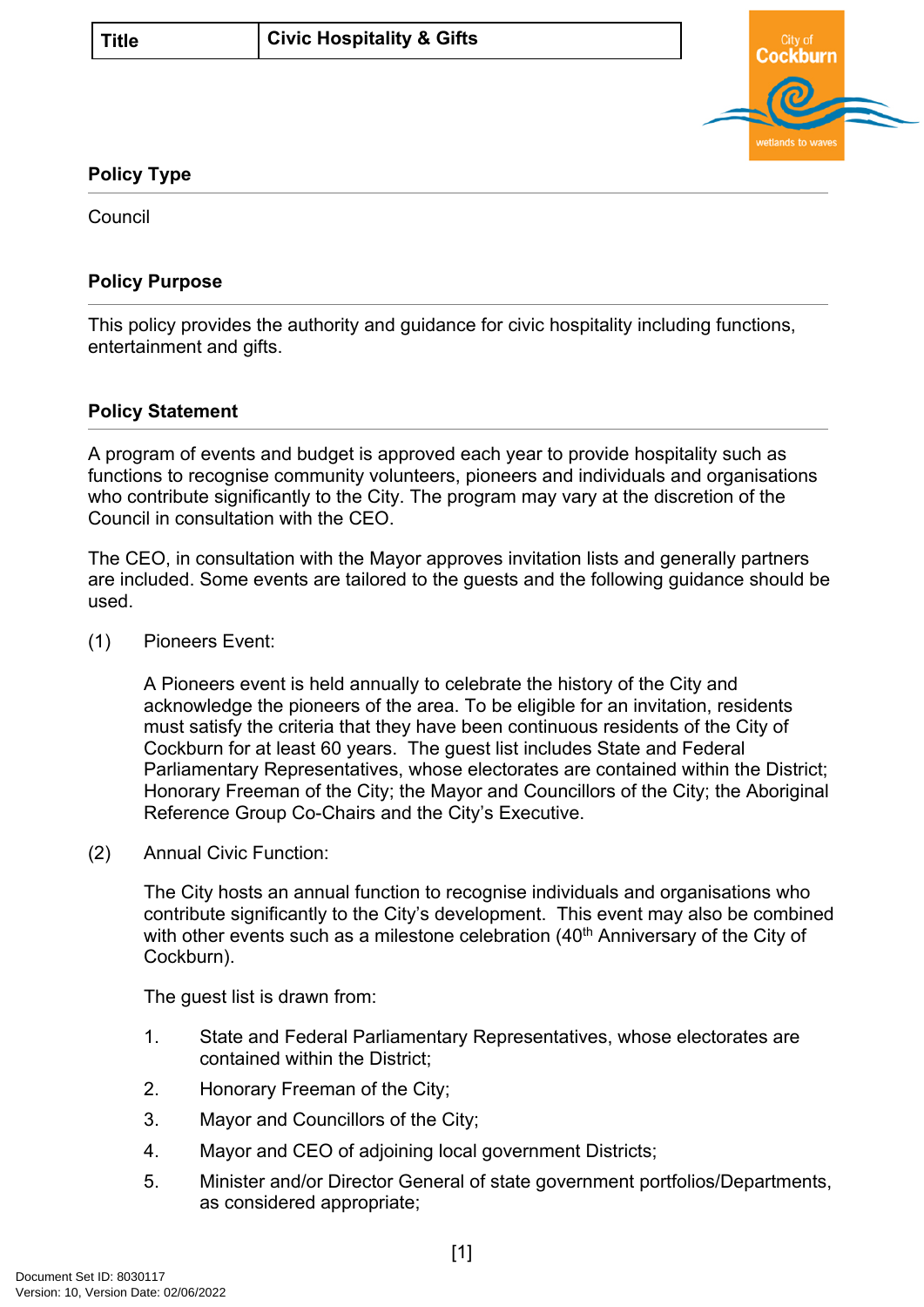| <b>Title</b> | <b>Civic Hospitality &amp; Gifts</b> |  |
|--------------|--------------------------------------|--|
|--------------|--------------------------------------|--|

- 6. Representatives of local business and industries within the City of Cockburn, as considered appropriate;
- 7. Representatives of community organisations within the district, with whom Council has an association. A maximum of one (1) representative per organisation, per year, will be invited;
- 8. Individuals who have contributed to the community and individuals who the Elected Members recognise for their volunteering and voluntary support within the community of Cockburn. Such individuals may include former Elected Members;
- 9. The Aboriginal Reference Group (ARG) Co Chairs;
- 10. City's Executive; and
- 11. Staff (maximum three per year) at the discretion of the CEO.

Elected Members may suggest up to six names of individuals in total, for consideration as guests drawing from individuals who fall within points six to eight above.

Should an invited person be unable to attend, an Elected Member shall be notified and given the opportunity to invite a replacement guest.

(3) Volunteer Emergency Services Event:

An annual event is usually held to acknowledge the contribution of volunteers from local emergency service organisations. The guest list is comprised of:

- 1. Members of the Department of Fire and Emergency Services (DFES);
- 2. Members of State Police;
- 3. Volunteers from local Bushfire Brigades;
- 4. Volunteers from Cockburn Volunteer Sea, Search and Rescue (CVSSR);
- 5. Local representatives of the State Emergency Services;
- 6. Relevant City Reference Group members;
- 7. Mayor and Councillors of the City; and
- 8. Staff (maximum five per year) at the discretion of the CEO.

Due to Council's duty of care and the size of this event, those under 18 years are not invited where the event is held on licensed premises.

(4) Hospitality

Other than the events listed, the Mayor, Councillors, as per the [Elected Members](#page-3-0)  [Use of Council Bar Procedure](#page-3-0) and/or Chief Executive Officer may offer hospitality including refreshments, within the confines of the Function Room, Dining Room and Elected Members area of the Administration Building.

The Chief Executive Officer may also authorise hospitality off site such as meals and refreshments consumed by Elected Members and other stakeholders during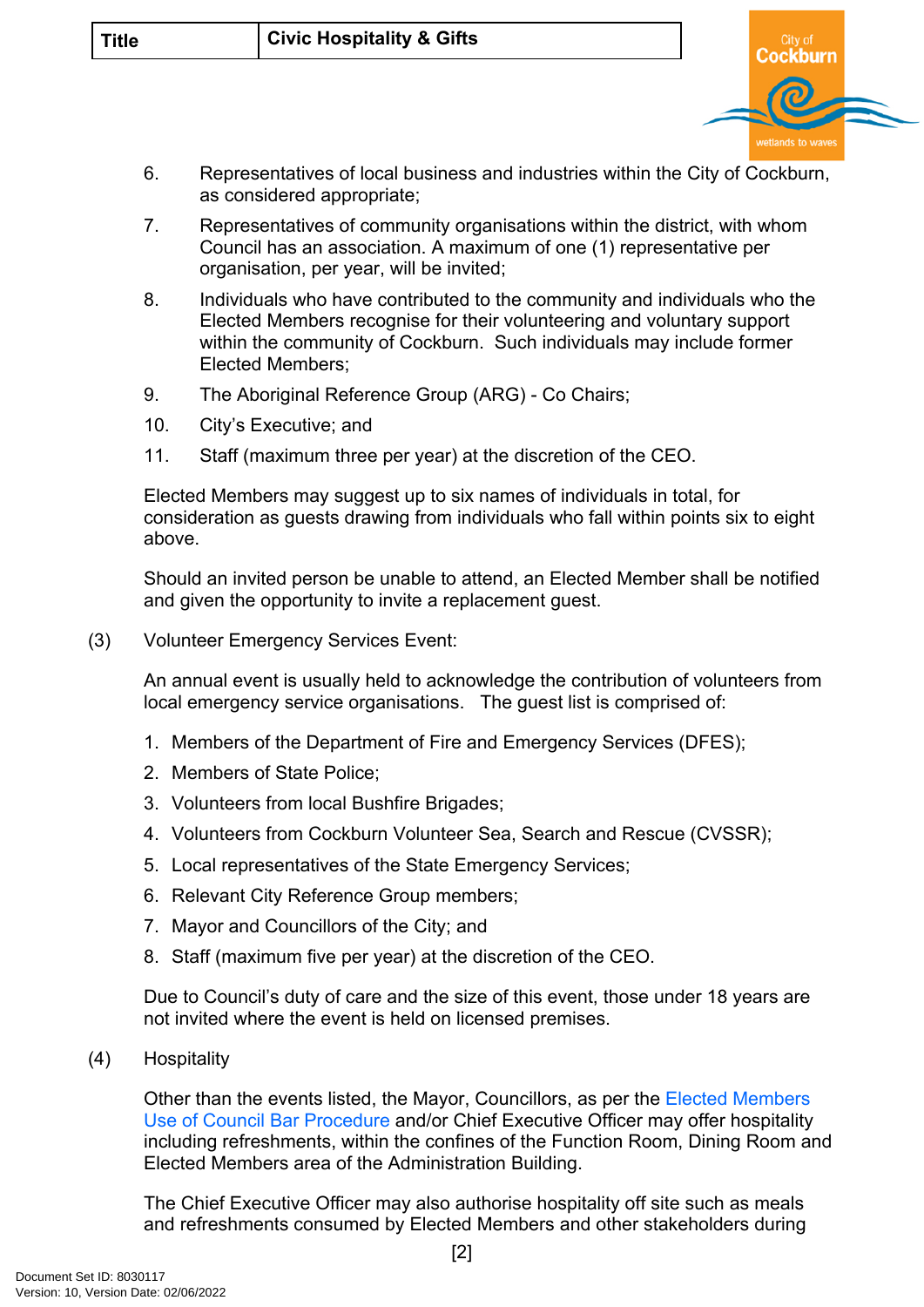

tours of facilities, site inspections and meetings where these are relevant to the City of Cockburn.

The Mayor and/or Chief Executive Officer may also offer hospitality to recognise a milestone achieved or notable civic act performed by a community member.

(5) Promotional Gifts and Mementos

The Mayor and/or Chief Executive Officer may make gifts of promotional items or small items to guests at civic functions or if visiting or attending functions at other organisations whether local, interstate or overseas. Councillors may request such items through the Chief Executive Officer. A budget is to be provided for such items.

Related Legislation and Documents:

- 1. Liquor Control Act 1988
- 2. Consumption of Alcohol in the Workplace Guideline
- 3. Elected Members Use of Council Bar Procedure

<span id="page-2-0"></span>

| Strategic Link:                                      | <b>Strategic Community Plan</b> |  |
|------------------------------------------------------|---------------------------------|--|
| Category                                             | <b>Elected Members</b>          |  |
| Lead Business Unit:                                  | <b>Legal and Compliance</b>     |  |
| <b>Public Consultation:</b><br>(Yes or No)           | <b>No</b>                       |  |
| <b>Adoption Date:</b><br>(Governance Purpose Only)   | 12 May 2022                     |  |
| <b>Next Review Due:</b><br>(Governance Purpose Only) | May 2024                        |  |
| ECM Doc Set ID:<br>(Governance Purpose Only)         | 8030117                         |  |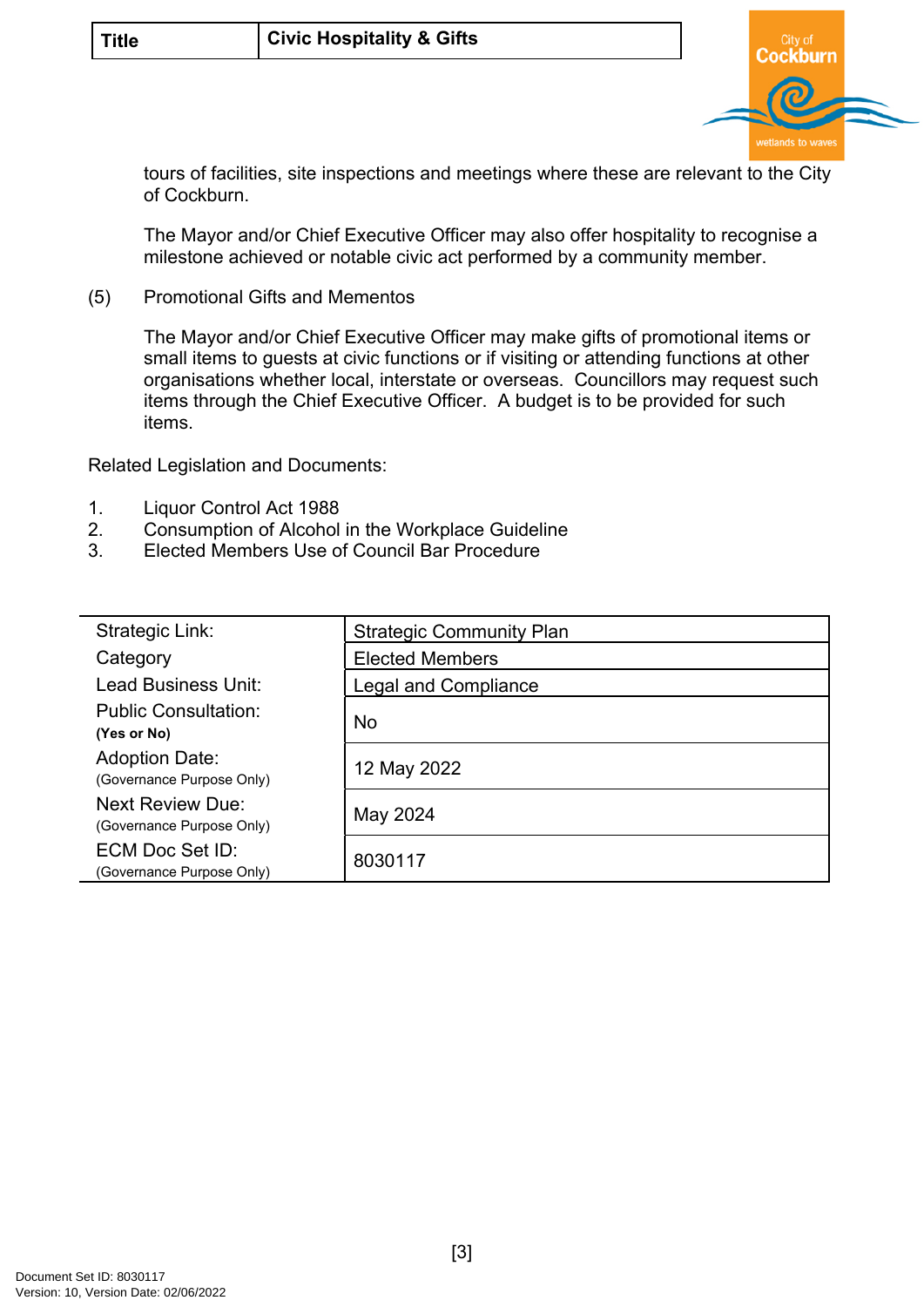

## <span id="page-3-0"></span>**1. Purpose**

1.1. To provide clear procedures to ensure good governance of access to the Mayoral Office, Function Room Bar and Elected Members Lounge by Elected Members and ensure the safety and wellbeing of the Elected Members, City employees and members of the public in attendance, in line with the relevant Workplace Health and Safety legislation

## **2. Scope**

- 2.1. To provide Elected Members with access to the Mayoral Office, Function Room Barand the Elected Members Lounge while ensuring the safe service of alcohol, minimising risk to property and persons while maintaining the security of the Administration Building.
- 2.2. Elected Members and City staff are expected to set a standard and show responsible attitudes to alcohol to prevent the risk of inappropriate or unsafe behaviour that can occur when alcohol is consumed.
- 2.3. Elected Members are required to be aware of the risk of reputational damage to the City when members of the public are present, and alcohol is consumed.
- 2.4. Elected Members are expected to refrain from consuming alcohol prior to, or during, any Council Meeting, Electors Meeting, Committee meeting or Elected Member Briefing Session.
- 2.5. All City employees are strictly prohibited from having any alcohol at a City workplace, unless as part of a CEO approved function or event.

#### **3. Information**

- 3.1. The Council bar is stocked with a range of alcoholic beverages and soft drinks for use at approved Civic and Administration events.
- 3.2. Access to the Function Room Bar is not permitted if there is a pre-existing commitment or use of the facility either for City operational purposes or for any function or event.
- 3.3. Except for the Mayor, Elected Members have restricted access to the Administration Building.

#### **4. Procedure**

- 4.1. Elected Members access cards are restricted to Function Room, Dining Room, Chambers, Committee Rooms, Function Room Bar area, Elected Members Lounge, Elected Members office and the Mayoral Office reception area.
- 4.2. Keys to the bar will be given to Elected Members will be provided with a key to the bar upon request, consistent with the Elected Member Communications Policy. The Elected Member will be required to provide a current Responsible Service of Alcohol (RSA) certificate if they serve alcohol to anybody other than themselves.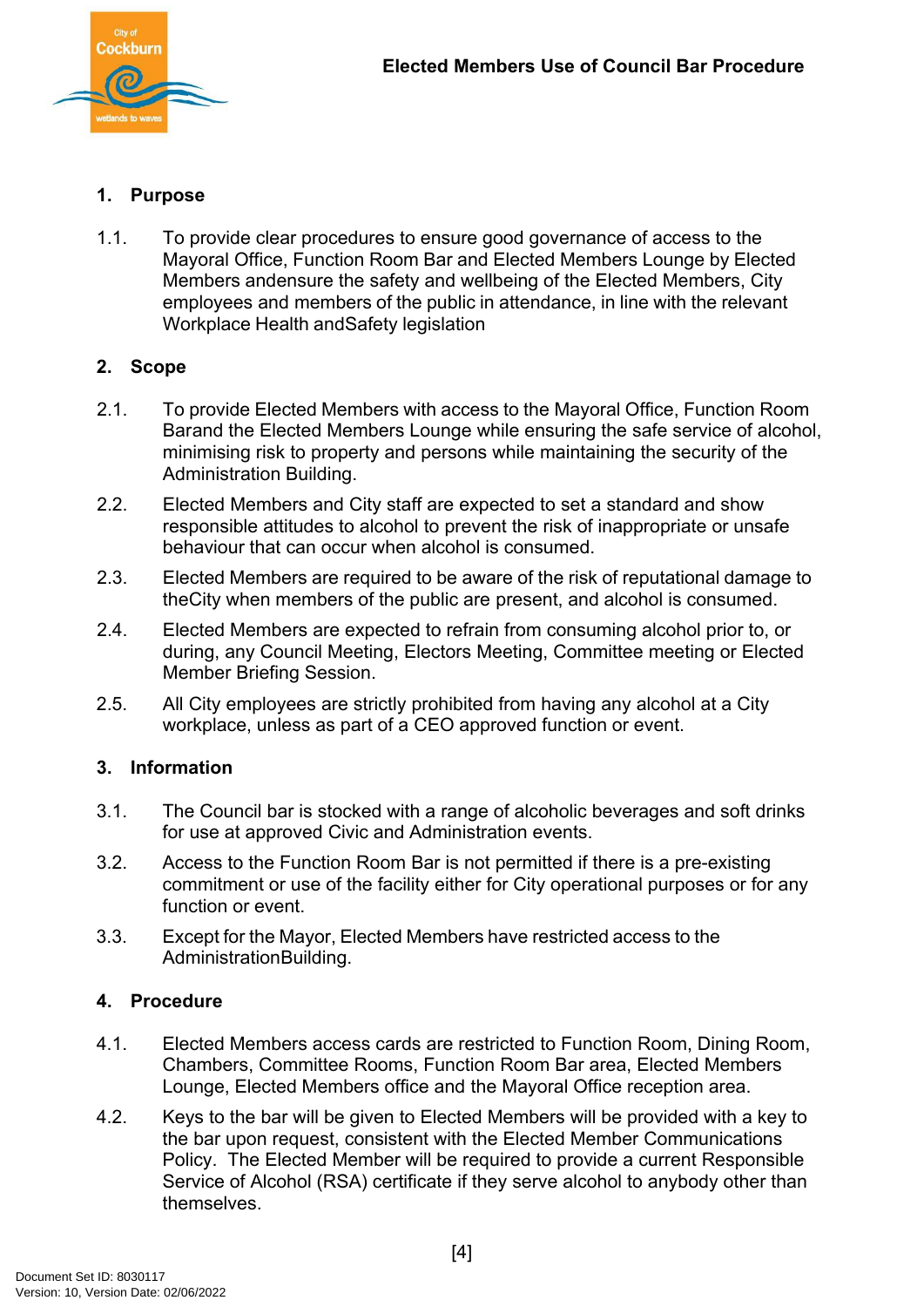

- 4.3. A Civic Administration Officer (CAO) must be always present within the building any time the bar is accessed and alcohol is served.
- 4.4. The CAO is not responsible for serving alcohol or food.
- 4.5. If any facility is accessed, with or without members of the public, outside of normal office hours or outside of the completion of a meeting or event, there must be a City guard on duty until such time as all people have left the building and the premises (including the car park).
- 4.6. Additional costs may be incurred by the City if a guard, or CAO, is on duty whilst the bar is open. Security quard shifts include 4 hours of quard attendance and additional costs are incurred after 4 hours. Such costs will be recorded pursuant topoint 6.2.
- 4.7. An Elected Member with an RSA and key to the bar must remain present whilst the bar is open, alcohol is being served and members of the public, guests or external parties are present. The Elected Member is responsible for all parties present.
- 4.8. Consistent with the requirements of the *Liquor Control Act 1988*, the Elected Member, whilst they are responsible for the bar and the service of alcohol to others, must not consume any alcohol.
- 4.9. An Elected Member is obligated under law to apply their RSA and refuse the supply of alcohol to anyone who appears intoxicated.
- 4.10. Where the bar is accessed by an Elected Member with no members of the public present, and the elected member accesses the bar to serve only themselves alcohol, no RSA requirements apply. Once the Elected Member has consumed alcohol, they cannot serve alcohol to others.
- 4.11. Elected Members must leave all empty bottles and cans in the bar area for stocktake by the CAO the next business day.
- 4.12. At no time shall bottles or cans of alcoholic beverages be taken from the bar, or the adjoining dining or function rooms and the Elected Members' lounge at the Administration Building, whether unopened, partially consumed, or empty.
- 4.13. An Elected Member with an RSA and key to the bar, must ensure the bar is locked prior to leaving.
- 4.14. The CAO is required to log the date and quantity of liquor consumed each time alcohol is served from the Council Bar.

# **5. Compliance, Monitoring and Review**

- 5.1. The service of alcohol must comply with the *Liquor Control Act 1988 (the Act)*. *The Act* states that consuming alcohol on an unlicensed premise requires consent by the owner or group in control of those premises. The Act also states that free watermust be supplied where alcohol is provided.
- 5.2. When required, security vision from CCTV cameras located in the Administration Building's function or dining rooms may be viewed.